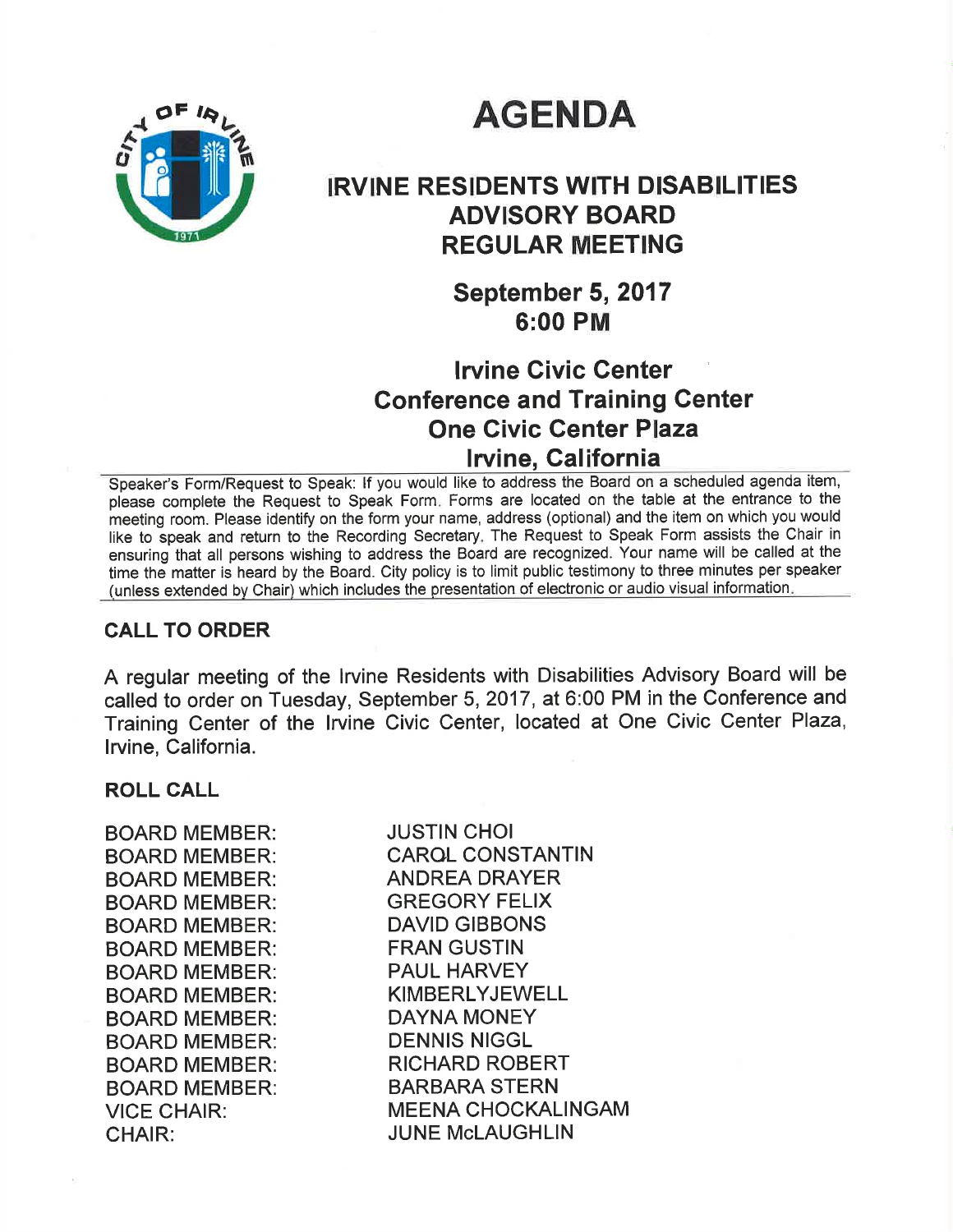### INTRODUCTIONS

### PRESENTATIONS

### AN NOU NCEM ENTS/COMM ITTEE REPORTS/BOARD REPORTS

Announcements are for the purpose of presenting brief comments or reports, are subject California Government Code Section 54954.2 of the Brown Act and are limited to 15 minutes per meeting.

#### Announcements/Reports

- <sup>1</sup>. Staff Announcements/Reports
	- . Disability Services Program Update
- 2. Board Member Announcements/Reports

#### **Committee Announcements/Reports**

3. Community Awards Program Nominations

### ADDITIONS AND DELETIONS TO THE AGENDA

Additions to the agenda are limited by California Government Code Section 54954.2 of the Brown Act and for those items that arise after the posting of the Agenda and must be acted upon prior to the next Board meeting.

### PUBLIG COMMENTS

Any member of the public may address the Board on items within the Board's subject matter jurisdiction but which are not listed on the Agenda during PUBLIC COMMENTS. However, no action may be taken on matters that are not part of the posted agenda. PUBLIC COMMENTS are scheduled for 30 minutes and are limited to 3 minutes per person. lf you wish to speak, please complete a Speaker's Form and submit it to the Recording Secretary.

### BOARD BUSINESS

### 1. IRVINE RESIDENTS WITH DISABILITIES ADVISORY BOARD MINUTES

ACTION: Approve minutes of the lrvine Residents with Disabilities Advisory Board regular meeting held August 1,2017.

### 2. CONCEPT PLANS FOR JAMBOREE ROAD/MICHELSON DRIVE PEDESTRIAN BRIDGE

### RECOMMENDED ACTION:

- 1) Receive and file the staff presentation.
- 2) Recommend City Council approve the use of elevators and stairs at bridge landings in lieu of ramps.
- 3) Recommend City Council approve a minimum of twelve foot wide fullyaccessible bridge design.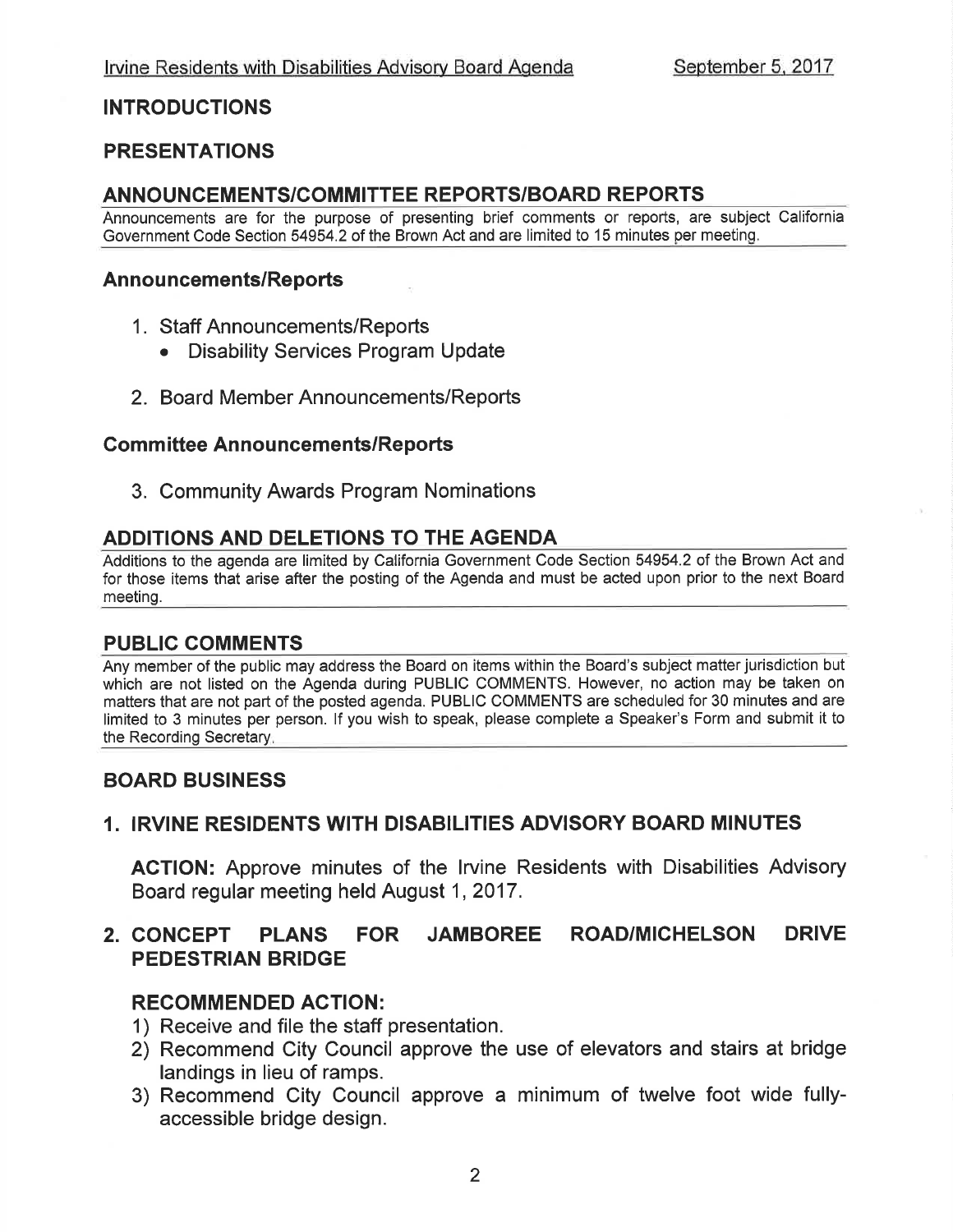### END OF BOARD BUSINESS

### BOARD DISCUSSION

- Disability Services Needs Assessment Update Community Services Supervisor Susie Blanco
- Stakeholder Meetings for IRDAB Work Plan Chair McLaughlin
- Affordable Housing Board Member Harvey<br>• Disability Friendly Managers Award Criteria –
- Disability Friendly Managers Award Criteria Chair McLaughlin<br>• Emergency Services Encounters Training Vice Chair Chockali
- Emergency Services Encounters Training Vice Chair Chockalingam

### ADJOURNMENT

Adjourn to an lrvine Residents with Disabilities Advisory Board regular meeting, Tuesday, October 3,2017, 6:00 PM lrvine Civic Center, in the Conference and Training Center, located at One Civic Center Plaza, Irvine, California.